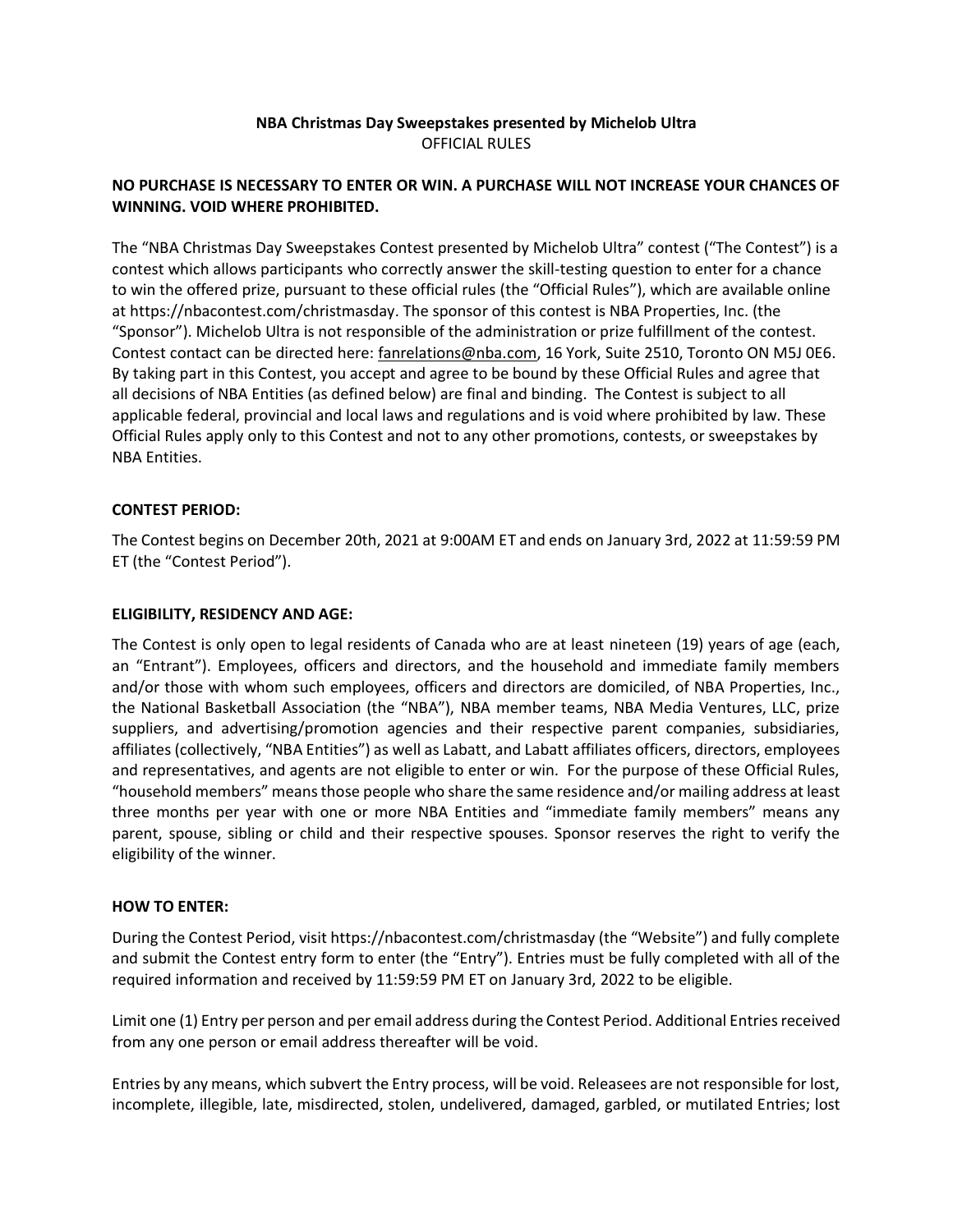Entries or transmissions; any error, omission, interruption, defect or delay in transmission, interrupted or unavailable network, cable, satellite, Internet Service Provider (ISP), server or other connections; miscommunications, failed computer hardware or software or technical failures; garbled, misrouted or scrambled transmissions; incomplete Entries or communications; or other errors; printing, typographical or other errors appearing within these Official Rules, the Website, in any Contest-related advertisements or other materials; or other errors or problems of any kind whether mechanical, human, computer, electronic or otherwise relating to or in connection with the Contest, including, with limitation, errors or problems which may occur in connection with the administration of the Contest, the processing of Entries, the announcement of the prizes, or the cancellation or postponement of any events or games. NBA Entities reserve the right, in their sole discretion, to void any and all Entries of an entrant who NBA Entities believe has attempted to tamper with or impair the administration, security, fairness or proper play of this Contest. The use of automated or similar devices which subvert the Entry process, including but not limited to Entries submitted using any bot, macro, script, or contest service (or any other devices intended to automate any aspect of Entry) to enter this Contest is prohibited and Entries through such devices are void.

## **PRIZE:**

There will be one (1) prize available to be awarded, consisting of the following components (the "Prize"):

- Two (2) Tickets to a 2022 NBA Christmas Day Game (Location/City to be Determined)
- Two (2) Round-Trip Economy Flight Tickets from Winner's closest Canadian airport
- One (1) double-occupancy hotel room for two (2) nights (to be chosen by the Sponsor in their sole and absolute discretion)

Approximate retail value of the prize is \$4,000.00, subject to the information below. Prize includes all applicable fees and taxes, and the following conditions apply: (i) Prize must be accepted as awarded and is not transferable, assignable or convertible to cash (except as may be specifically permitted by Sponsor in its sole and absolute discretion); (ii) no substitutions except at Sponsor's option; (iii) Sponsor reserves the right at any time to substitute the Prize or a component thereof for any reason with a prize or prize component(s) of equal or greater value, including, without limitation, but solely at the Sponsor's sole discretion, a cash award. Winner's guest must be of legal age of majority or older in their jurisdiction of residence at time of travel unless Winner's guest is a child or legal ward of Winner, and will be required to execute and return a release prior to issuance of travel documents. If guest is a child or legal ward of Winner, Winner will be required to execute and return such documents on behalf of such child or legal ward.

The characteristics and features of each Prize component, unless otherwise explicitly described above, are at the Sponsor's sole discretion. Any and all costs/expenses not specifically included in the Prize description are the sole and absolute responsibility of the confirmed Winner and his/her guest, including, without limitation, additional transportation, meals, luggage fees, gratuities, hotel incidentals, and souvenir expenses that may be incurred by the Winner and/or his/her guest.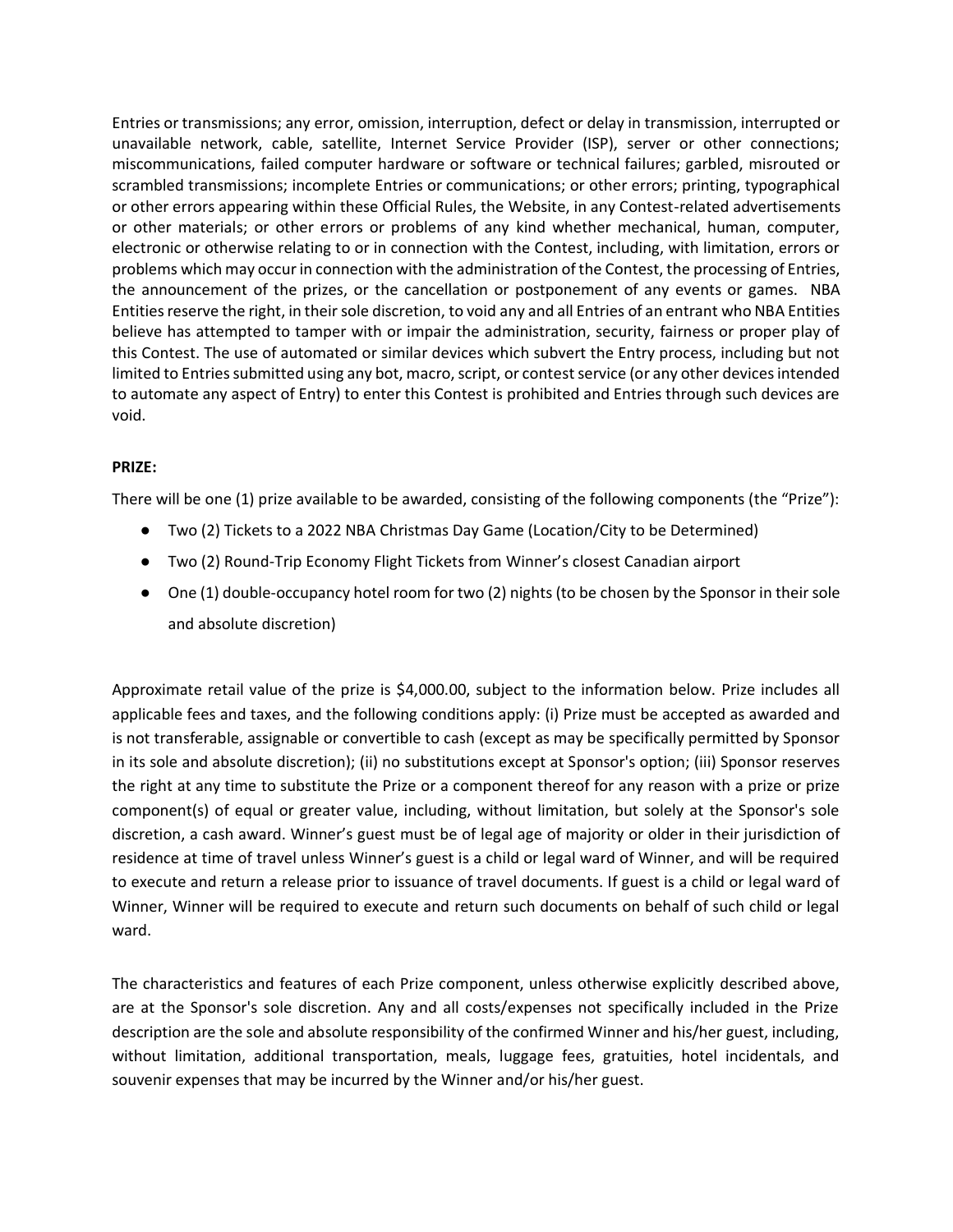Actual retail value of Prize depends upon the Winner's point of departure and existing rates at the time of travel, and any difference between the stated ARV and the actual value, if any, will not be awarded. Winner and his/her guest must travel on the dates specified by the Sponsor in its sole and absolute discretion (the "Travel Period"). Travel arrangements will be made through the travel coordinator and on carrier(s) designated by Sponsor. Trip is subject to air/hotel availability and other conditions and restrictions. A valid credit card will be required to check-in to the hotel. Airline and flight times to be selected by air supplier and/or Sponsor at their sole and absolute discretion. Winner and his/her guest must travel together at the same time on the same itinerary as set by the Sponsor. No change, extension or substitution of trip dates is permitted, except at Sponsor's sole and absolute discretion. Sponsor will not replace any lost or stolen tickets, travel vouchers, certificates, gift cards, or similar items once they are in Winner's or his/her guest's possession. Sponsor and the other Releasees shall not be responsible for any cancellations, delays, diversions, substitutions, or any acts or omissions whatsoever by the travel coordinator, air carriers, hotels, or other transportation companies or any other persons providing any of these services and accommodations to passengers, including any results thereof, such as changes in services or accommodations necessitated by same. Prize conditions may be added or modified by companies providing those portions of the Prize.

The Prize restrictions/conditions stated herein are not all-inclusive and may be subject to additional restrictions or conditions, at Sponsor's sole discretion. Winner and his/her guest are responsible at their own expense for obtaining and paying for all necessary travel documents as well as travel and other insurance that they may wish to obtain prior to travel. Any unused, unclaimed or declined portion of the Prize will be forfeited, have no cash value and Sponsor shall have no obligation to provide either an alternative or value-in-kind.

## **PRIZE DRAW:**

A random draw for the One (1) prize winners (the "Prize Winner") will take place on January 5th, 2022 at 10:00AM ET in Toronto, Ontario from all eligible Entries received during the Contest Period. An Entry selected will be eligible to win one (1) Prize. The odds of winning a Prize will depend on the total number of eligible Entries received during the Contest Period.

In the event of any error of any kind whatsoever, another potential winner will be selected than specified in these Official Rules, the Sponsor reserves the right to hold a random draw amongst all potential prize claimants to award the correct number of prizes.

## **WINNER NOTIFICATION AND SELECTION:**

The selected entrant for the Prize will be contacted via email or by telephone by a representative of the NBA Entities by January 10, 2022. If the potential winner cannot be reached OR in the event a potential winner does not accept the prize or fails to comply with these rules and requirements within two (2) business days of being contacted by email or phone, the Prize will be forfeited. Upon prize forfeiture, no compensation will be given and the NBA Entities will have sole discretion to randomly select another potential winner.

Before being declared a Prize winner, the selected entrant will be required to correctly answer, without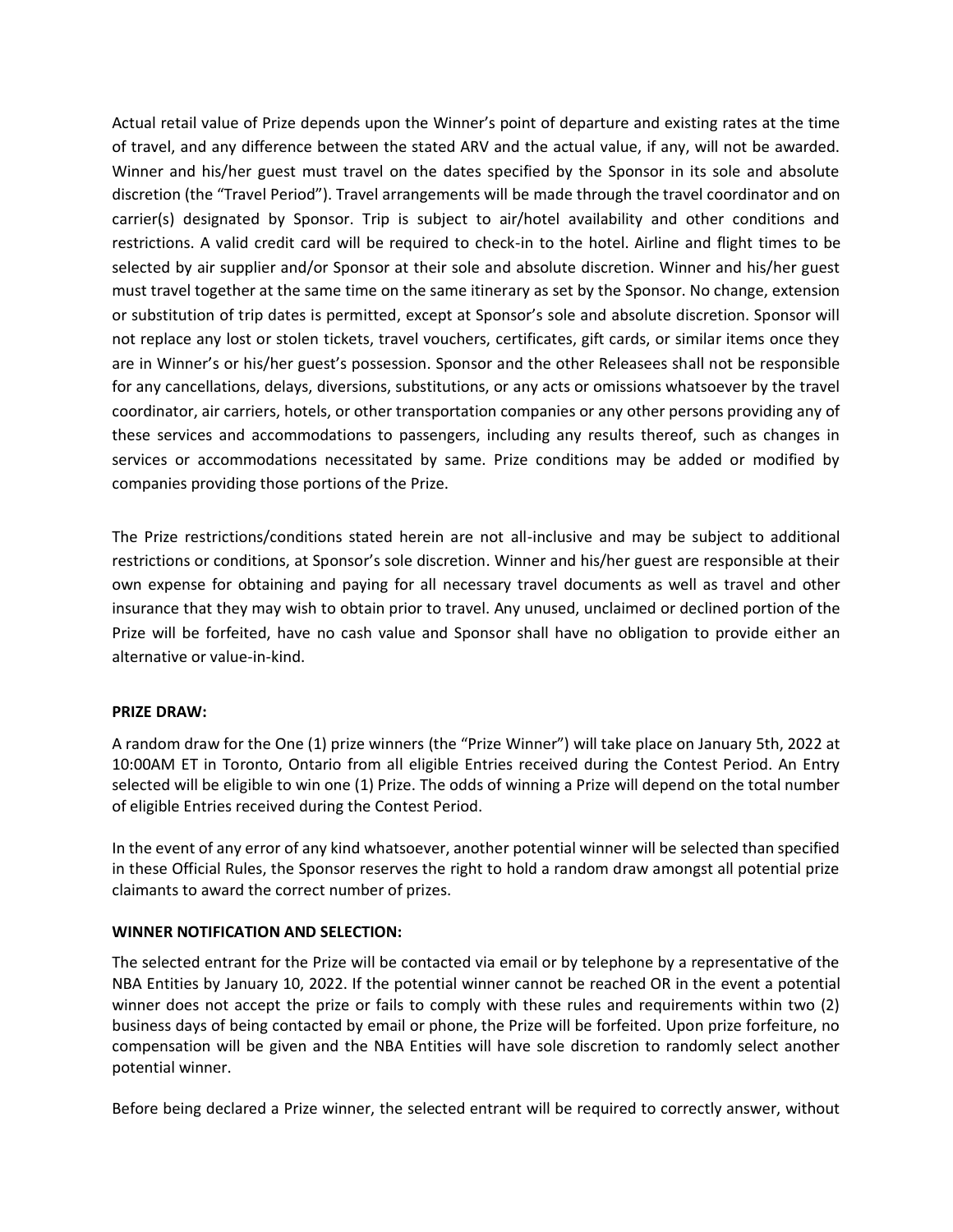assistance of any kind, whether mechanical or otherwise, a mathematical skill-testing question and will also be required to sign, and in the event of a minor, have his/her parent or legal guardian sign on his/her behalf, a Declaration and Release Form (the "Release Form") stating that he/she has read, understood and complied with these Official Rules (including the eligibility requirements); grants all consents required as contemplated in these Official Rules; authorizes NBA Entities and their designees and assigns to use the winner's name, voice, city/province of residence, photos, video or film clips, and/or other visual likeness for advertising and/or trade purposes and/or for any other purpose in any media or format now or hereafter known without further compensation (financial or otherwise), permission or notification; and releases the Releasees and the supplier and/or provider of prizes from any and all liability of any kind arising out of the winner's participation in this Contest and receipt and use of the Prize. If the selected entrant fails to correctly answer the mathematical skill-testing question, fails to execute and return the Release Form within the required time period of two (2) business days, is otherwise not in compliance with the Official Rules, or is unable or unwilling to comply with these Official Rules, the selected entrant will be deemed ineligible and will forfeit his/her Prize. A new potential winner will then be selected from all remaining eligible Entries in accordance with these Official Rules

All decisions of the NBA Entities with respect to any aspect of this Contest, including without limitation, the eligibility of Entries, are final and binding on all entrants in all matters as they relate to this Contest.

## **INDEMNIFICATION AND LIMITATION OF LIABILITY:**

BY ENTERING THE CONTEST, EACH ENTRANT AGREES TO INDEMNIFY, RELEASE AND HOLD HARMLESS THE RELEASEES FROM ANY LIABILITY, DAMAGES, LOSSES OR INJURY RESULTING IN WHOLE OR IN PART, DIRECTLY OR INDIRECTLY, FROM ENTRANT'S PARTICIPATION IN THE CONTEST AND THE ACCEPTANCE OF ANY PRIZE THAT MAY BE WON. THE NBA ENTITIES DO NOT MAKE ANY WARRANTIES, EXPRESS OR IMPLIED, AS TO THE CONDITION, FITNESS OR MERCHANTABILITY OF THE PRIZE.

THE RELEASEES SHALL HAVE NO LIABILITY WHATSOEVER IN RELATION TO THIS CONTEST AND WILL BE RELEASED AND HELD HARMLESS FROM ANY CLAIM, ACTION, LIABILITY, LOSS, INJURY OR DAMAGE, INCLUDING, WITHOUT LIMITATION, PERSONAL INJURY OR DEATH TO WINNER OR ANY THIRD PARTY OR DAMAGE TO PERSONAL OR REAL PROPERTY DUE IN WHOLE OR IN PART, DIRECTLY OR INDIRECTLY, BY ANY REASON, INCLUDING THE ACCEPTANCE, POSSESSION, USE OR MISUSE OF THE PRIZE AND/OR PARTICIPATION IN THIS CONTEST.

IN ADDITION TO ANY OTHER LIMITATIONS OF LIABILITY CONTAINED IN THESE OFFICIAL RULES OR OTHERWISE ON SPONSOR'S WEBSITE(S), INCLUDING THE CONTEST WEBSITE, SPONSOR ASSUMES ABSOLUTELY NO RESPONSIBILITY OR LIABILITY FOR (A) ANY INCORRECT OR INACCURATE ENTRY INFORMATION, OR FOR ANY FAULTY OR FAILED ELECTRONIC DATA TRANSMISSIONS; (B) ANY UNAUTHORIZED ACCESS TO, OR THEFT, DESTRUCTION OR ALTERATION OF ENTRIES AT ANY POINT IN THE OPERATION OF THIS CONTEST/SWEEPSTAKES; (C) ANY TECHNICAL MALFUNCTION, FAILURE, ERROR, OMISSION, INTERRUPTION, DELETION, DEFECT, DELAY IN OPERATION OR COMMUNICATIONS LINE FAILURE, REGARDLESS OF CAUSE, WITH REGARD TO ANY EQUIPMENT, SYSTEMS, NETWORKS, LINES, SATELLITES, SERVERS, CAMERA, COMPUTERS OR PROVIDERS UTILIZED IN ANY ASPECT OF THE OPERATION OF THE CONTEST; (D) INACCESSIBILITY OR UNAVAILABILITY OF ANY NETWORK OR WIRELESS SERVICE, THE INTERNET OR WEBSITE OR ANY COMBINATION THEREOF; (E) SUSPENDED OR DISCONTINUED INTERNET, WIRELESS OR LANDLINE PHONE SERVICE; (F) ANY INJURY OR DAMAGE TO PARTICIPANT'S OR TO ANY OTHER PERSON'S COMPUTER OR MOBILE DEVICE WHICH MAY BE RELATED TO OR RESULTING FROM ANY ATTEMPT TO PARTICIPATE IN THE CONTEST OR DOWNLOAD OF ANY MATERIALS IN THE CONTEST (IF ANY);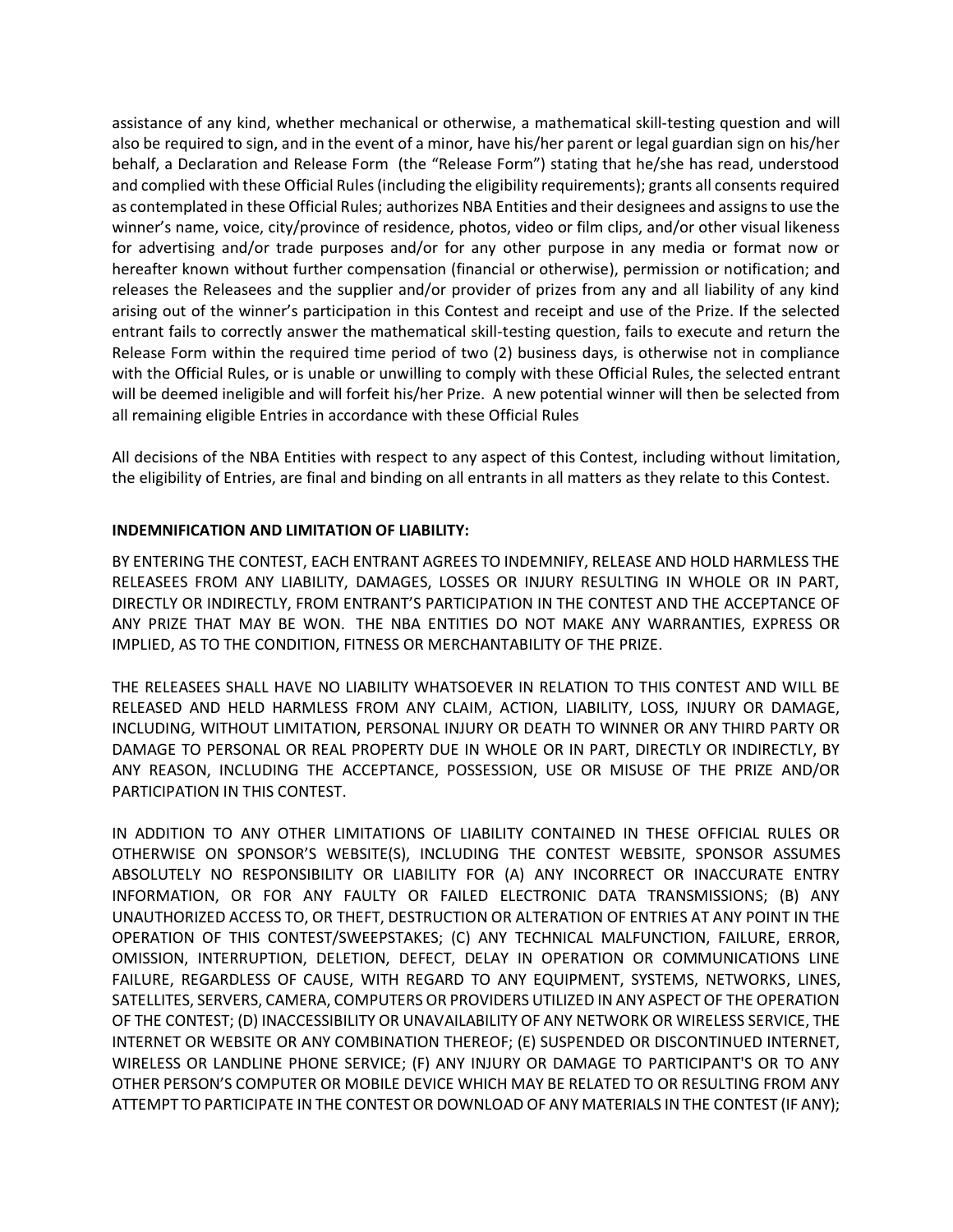AND (G) ANY LOSSES WHATSOEVER, FINANCIAL OR OTHERWISE, SUFFERED BY ANY PERSON OR ENTITY IN CONNECTION WITH THE CONTEST AND THESE OFFICIAL RULES.

#### **GENERAL CONDITIONS:**

The Releases are not responsible for lost, incomplete, illegible, misdirected, garbled, stolen, or mutilated Entries or Release Form.

Entrants in this Contest agree to be bound by these Official Rules and agree that the NBA Entities and their designees and assigns may use the entrant's name, voice, city/province of residence, photos, video or film clips, and/or other visual likeness for advertising and/or trade purposes and/or for any other purpose in any media or format now or hereafter known without further compensation (financial or otherwise), permission or notification.

NBA Entities reserve the right to withdraw, amend or suspend this Contest or to amend these Official Rules, in any way, in the event of an error, technical problem, tampering, unauthorized intervention, fraud, or any other cause beyond the reasonable control of the NBA Entities that interferes with the proper conduct of this Contest as contemplated by these Official Rules. Any attempt to undermine the legitimate operation of this Contest is a violation of criminal and civil laws and should such an attempt be made, NBA Entities reserve the right to seek remedies and damages to the fullest extent permitted by law. NBA Entities reserve the right to cancel, amend or suspend this Contest, or to amend these Official Rules, without prior notice or obligation, in the event of any accident, printing, administrative, or other error or any kind, or for any other reason.

In the event of any discrepancy or inconsistency between the terms and conditions of these Official Rules and disclosures or other statements contained in any Contest-related materials, including, but not limited to: the Contest Entry form, the Website, point of sale, television, radio, print and/or online advertising; the terms and conditions of these Official Rules shall prevail, govern and control.

#### **PERSONAL INFORMATION PRIVACY:**

Personal information of Contest participants will (i) be held by NBA Properties Inc. 3-100 Plaza Drive, Secaucus, New Jersey, USA 07094; (ii) be used for, and accessible only to employees directly involved in the Contest, internal analysis by NBA Entities and its affiliates, agents and advertising and promotional agencies; and, (iii) not be disclosed to other third parties. For more information please visit our Privacy Policy at [http://www.nba.com/news/privacy\\_policy.html.](http://www.nba.com/news/privacy_policy.html)

By entering this Contest, each Entrant consents to the NBA Entities and their agent's collection, use and disclosure of Entry information for the purposes of administering this Contest. Any inquiry concerning the personal information held by the Sponsor should be addressed to the Sponsor at 16 York, Suite 2510, Toronto ON M5J 0E6, to the attention of NBA Canada.

#### **INTELLECTUAL PROPERTY:**

All intellectual property, including but not limited to trade-marks, trade-names, logos, designs, promotional materials, web pages, source codes, drawings, illustrations, slogans and representations that